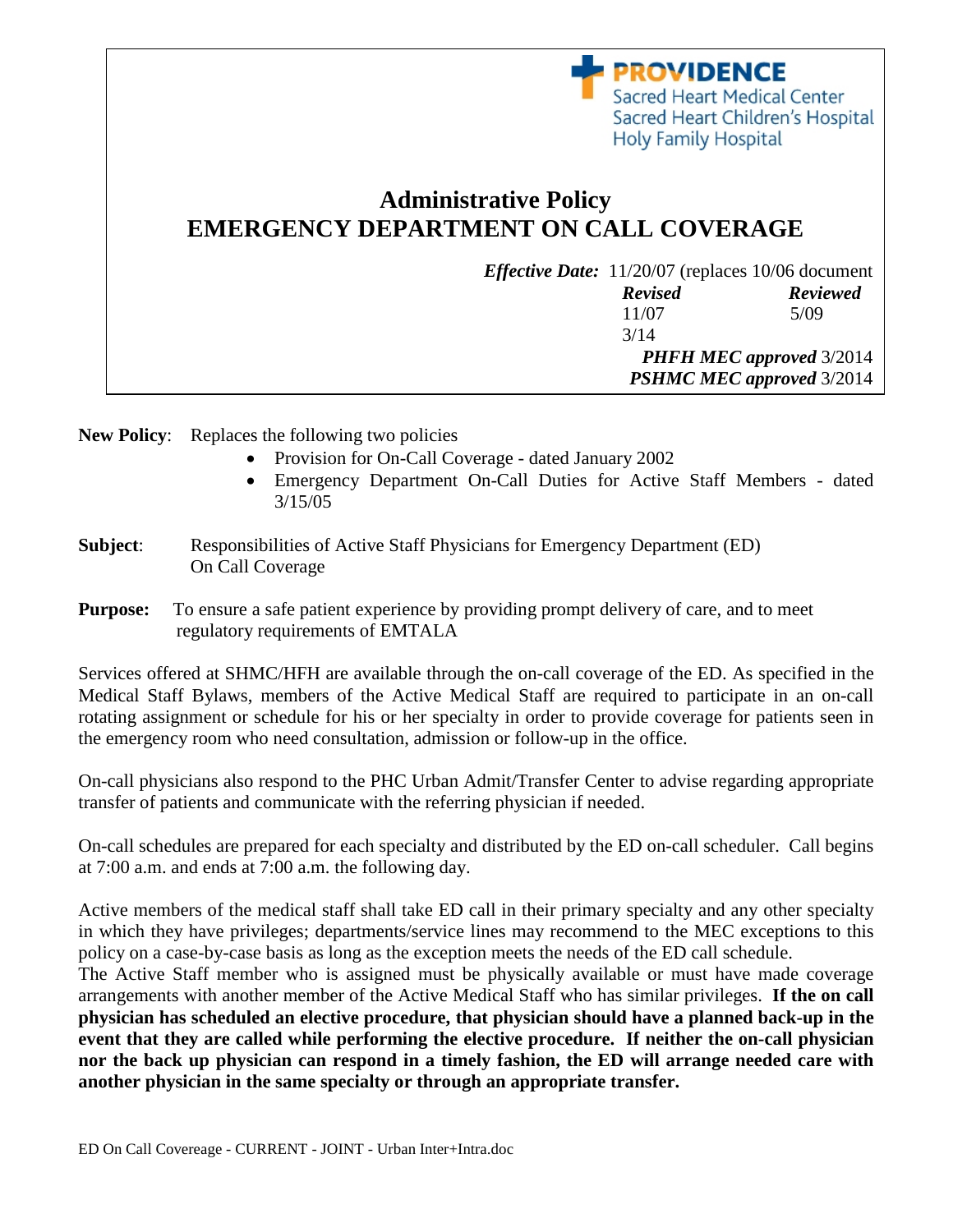On call physicians have the following responsibilities:

- Should a patient arrive in the ED and need consultation or admission, the on-call schedules are used to identify a physician or physician(s) to be contacted. If the patient requires admission to the Medical Center, it is the responsibility of the on-call physician to admit the patient and to provide admitting orders. If the patient presents to the ED with an unstable injury or condition that in the opinion of the emergency physician requires immediate treatment, the on-call physician must come to the ED *within 30 minutes*, evaluate, stabilize and provide follow-up care for that patient.
- Should a patient be seen in the ED, medically screened, stabilized, and released but be in need of timely follow-up in a specialist's office, the ED doctor will discuss this with the on-call physician. It is then the responsibility of the on-call physician to offer follow-up treatment available once the patient contacts the office of the on-call physician. (The patient may decline according to his/her insurer preference.)
- Should a patient be seen in the ED, medically screened, stabilized, and released but be in need of primary care follow-up for the ED event, the patient will arrange this through their established primary care physician. If the patient does not have a primary care physician, the ED provider may refer the patient for follow up care through a Providence Urgent Care Center.
- Once the medical screening examination is completed and the ED physician determines that only routine care is needed and that a medical emergency does not exist, there is no duty or obligation for the on-call physician to these patients. *A list of appropriate physicians or clinics may be provided to the patient to arrange for routine follow-up care.* Such cases will not be the subject of discussion between the ED physician and the on-call physician.
	- 1. **If an on-call physician fails to respond to the ED within the 30 minute time frame or is not available due to an emergency, the ED physician will contact the following:**

| <b>Surgical Problem-Adult</b> | <b>Medical Problem-Adult</b> | <b>Peds-Medical/Surgical</b> |
|-------------------------------|------------------------------|------------------------------|
| <b>Surgery Division Chief</b> | Medicine Division Chief      | Medicine<br>Pediatric        |
|                               |                              | Division Chief               |
| <b>Chairman Surgery Dept</b>  | Chair of Medicine Dept.      | Pediatric Intensivist        |
| Trauma Surgeon On-Call        | Hospitalist on duty          | Pediatric Surgeon<br>$On-$   |
|                               |                              | Pediatric<br>Call or         |
|                               |                              | Hospitalist,<br>as           |
|                               |                              | appropriate for the case     |
|                               |                              |                              |
|                               |                              |                              |
|                               |                              |                              |

- 1. ED physician or staff will document in the patient record the call to the on-call physician, his/her response, or lack thereof.
- 2. The ED physician or staff will complete an on-line incident report

SHMC/HFH ED will keep an accurate record of the "On-Call" schedule for a minimum of five years as per 42 CFR 489.24 (r) (2).